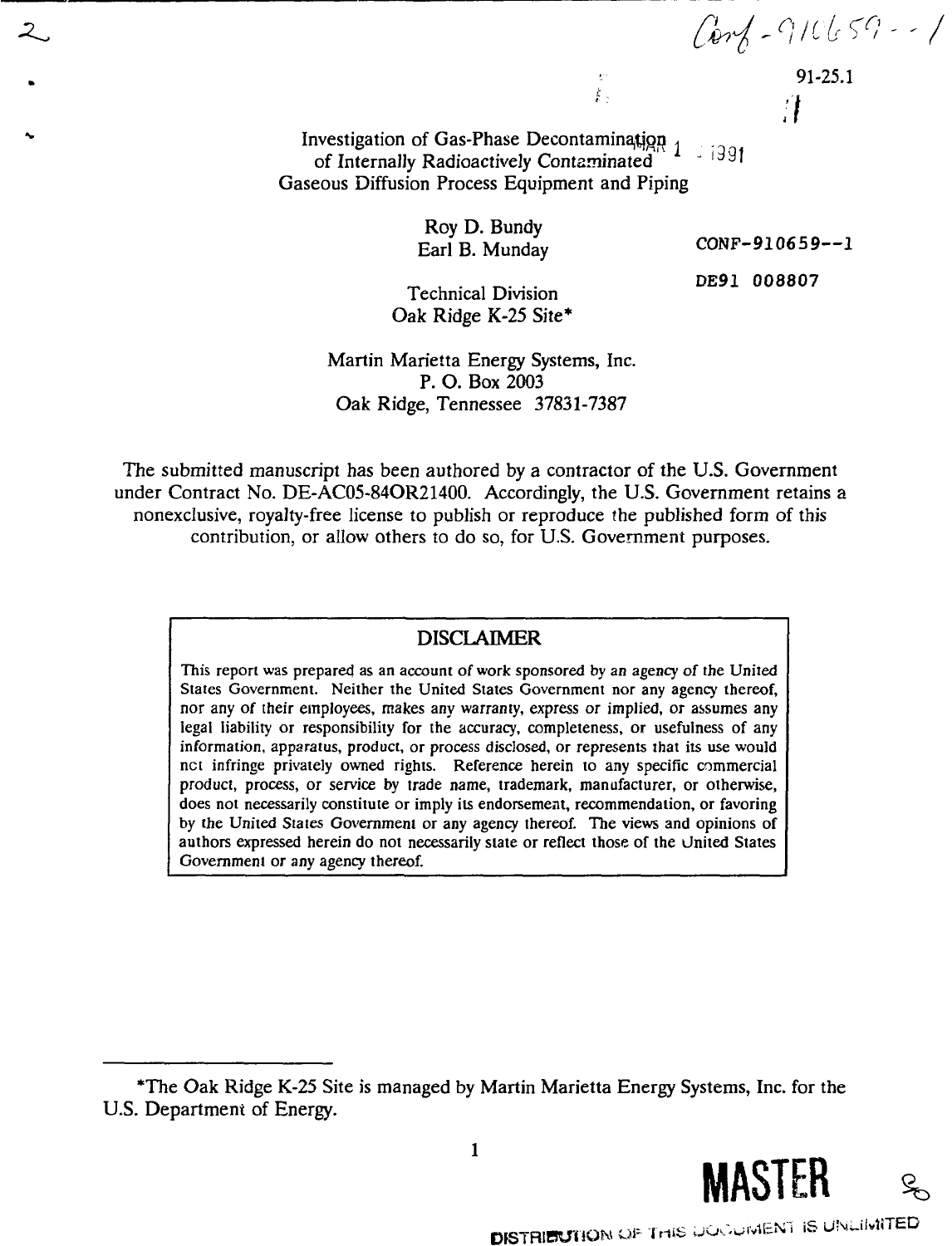#### INTRODUCTION

Construction of the gaseous diffusion plants (GDPs) was begun during World War II to produce enriched uranium for defense purposes. These plants, which utilized  $UF<sub>6</sub>$  gas, were used primarily for this purpose through 1964. From 1959 through 1968, production shifted primarily to uranium enrichment to supply the nuclear power industry. Additional  $UF_6$ -handling facilities were built in feed and fuel-processing plants associated with the uranium enrichment process.

Two of the five process buildings at Oak Ridge were shut down in 1964. Uranium enrichment activities at Oak Ridge were discontinued altogether in 1985. In 1987, the Department of Energy (DOE) decided to proceed with a permanent shutdown of the Oak Ridge Gaseous Diffusion Plant (ORGDP). DOE intends to begin decommissioning and decontamination (D&D) of ORGDP early in the next century. The remaining two GDPs are expected to be shut down during the next 10 to 40 years and will also require D&D, as will the other  $UF<sub>6</sub>$ -handling facilities.

This paper presents an investigation of gas-phase decontamination of internally radioactively contaminated gaseous diffusion process equipment and piping using powerful fluorinating reagents that convert nonvolatile uranium compounds to volatile UF<sub>6</sub>. These reagents include CIF<sub>3</sub>, F<sub>2</sub>, and other compounds. The scope of D&D at the GDPs, previous work of gas-phase decontamination, four concepts for using gas-phase decontamination, plans for further study of gas-phase decontamination, and the current status of this work are discussed.

#### SCOPE OF D&D AT GDPs

D&D of the process facilities at the GDPs will be an enormous task. ORGDP contains over 5000 stages in five process buildings, which are identified in Figure 1. A typical stage arrangement utilizing axial compressors is shown in Figure 2. Each stage consists of a converter, which contains the barrier that accomplishes the enrichment; a heat exchanger; an axial compressor; a control valve; and associated piping. Much of the equipment is quite large, as can be seen in Figures 3 and 4, which show the largest size of converter and compressor that was used. A different type of stage, which is found in two of the process buildings, is shown in Figure 5. This type of stage utilizes two centrifugal compressors per stage and contains smaller equipment than the stages that use axial compressors.

The process equipment is primarily contaminated with  $UO_2F_2$ , which results from reaction of  $UF_6$  with moisture inleakage, and  $UF_4$ , which is the ultimate stable product resulting from the reaction of  $UF_6$  with the metal surfaces of the process equipment. The inside of some of the process equipment is also contaminated with technetium and, perhaps, trace amounts of plutonium, neptunium, and americium.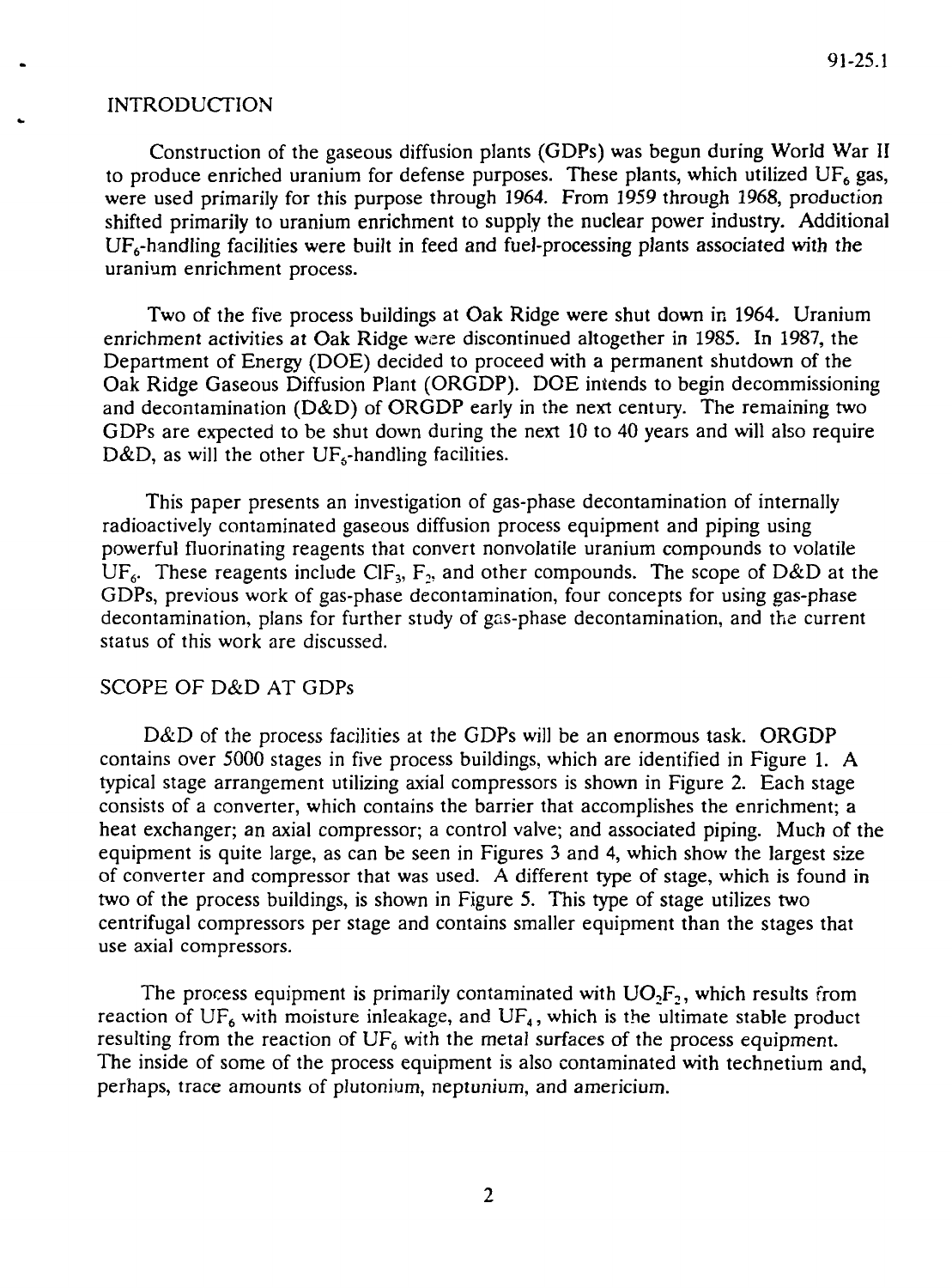Decontamination of the process equipment and disposition of the decontaminated equipment plus the secondary waste generated by the decontamination process will be the largest task in D&D of the GDPs. However, the process buildings also contain auxiliary equipment (transformers, lube oil systems, etc.) that will require  $D&D$  as will the process buildings themselves and approximately 50 auxiliary buildings (barrier plant, cascade pilot plant, etc.) with the equipment in them. Gas-phase treatment is unlikely to be applicable to decontamination of much of the auxiliary buildings and equipment.

#### GENERAL CONCEPT

The objective of gas-phase decontamination treatment is to employ a gaseous reagent to fluorinate nonvolatile uranium deposits to form volatile  $UF_6$ , which can be recovered by chemical trapping or freezing. Although there is some uncertainty about the reaction equations, the following reactions with  $UO<sub>2</sub>F<sub>2</sub>$  can be written with a fair degree of confidence:

$$
2 U0_2F_2 + 4 CIF_3 - 2 UF_6 + Cl_2 + ClF + ClO_2F + O_2 + F_2
$$
;

$$
2 F_2 + U O_2 F_2 - U F_6 + 0_2
$$
 (above 260<sup>°</sup>C)  $\cdot$ <sup>2</sup>

The reactions with  $UF_4$  are generally taken to be:

$$
2\,CIF_3 + 2\,UF_4 - 2\,UF_6 + CI_2 + F_2\,;
$$
<sup>3</sup>

$$
UF_4 + F_2 - UF_6
$$
<sup>4</sup>

This concept is illustrated very simply in Figure 6. The contaminated equipment is treated with the fluorinating gas and decontaminated. The off-gas goes to a chemical trap (or cold trap), which sorbs (or freezes out) the  $UF_6$ . The remaining off-gas passes through a scrubber, which removes remaining fluorides, and is exhausted up a stack. The  $UF<sub>6</sub>$  is desorbed from the chemical trap, which regenerates the trapping material for reuse (or vaporized by heating the cold trap), and recovered in a refrigerated cylinder.

### Advantages

Gas-phase decontamination has several advantages. The uranium can be recovered as  $UF<sub>6</sub>$  and fed into an operating GDP rather than disposed of as waste. Worker exposure to radioactivity and hazardous materials is minimized since the process is totally contained in gas tight equipment. Criticality concerns are reduced because no liquids are used and disturbance of uranium deposits is minimal. Safeguards concerns are also minimized since the uranium remains in sealed equipment and is not readily accessible to workers and others who might divert it. Cost savings from gas-phase decontamination can be substantial if the decontamination can be done *in-situ,* or if the equipment does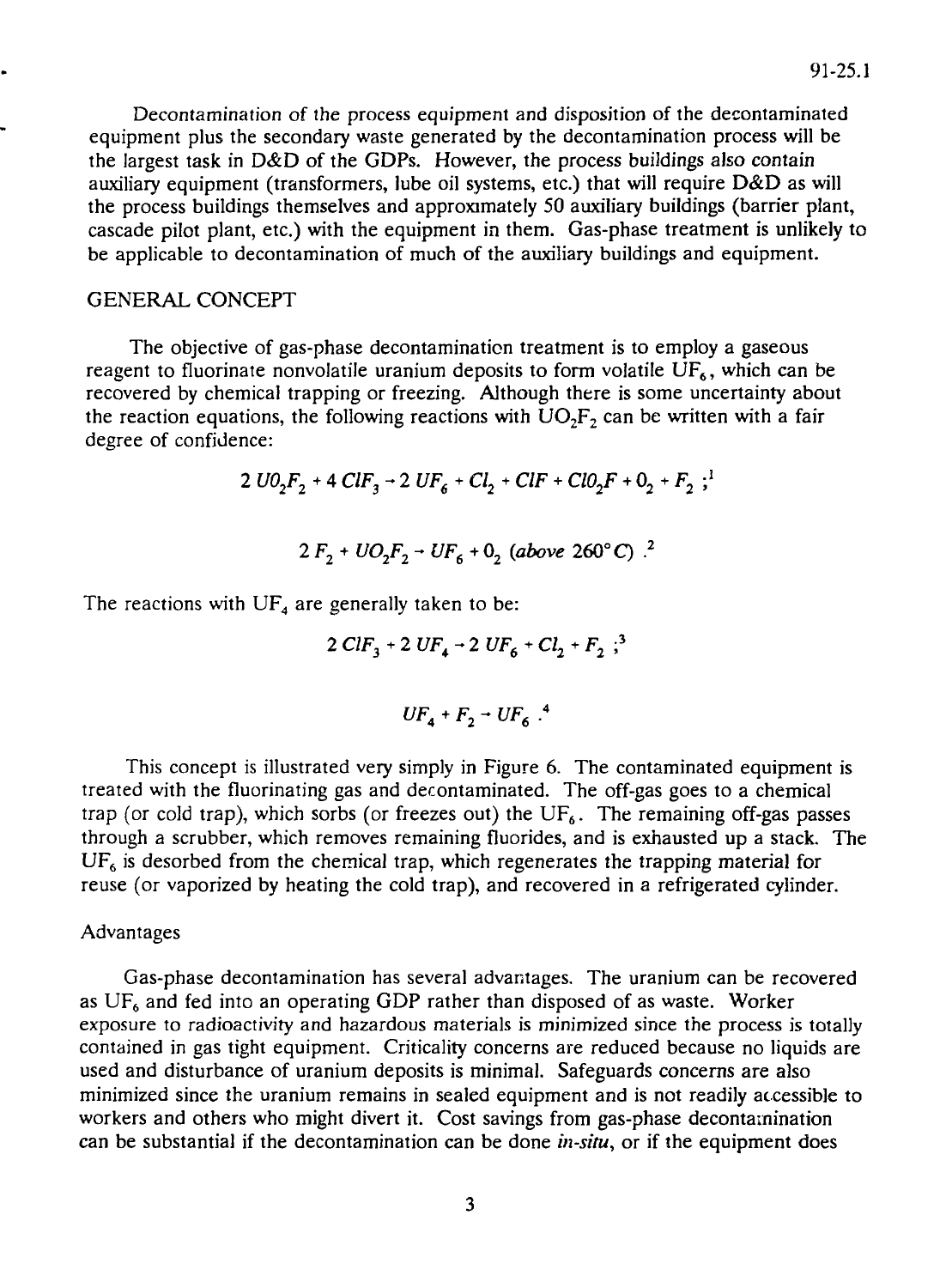not have to be disassembled subsequently. Even if this is necessary, reduced security, worker protection, and contamination containment requirements can result in significant savings.

#### Disadvantages and Limitations

Gas-phase decontamination also has some disadvantages and limitations. Disadvantages include safety concerns with the use of highly corrosive gases, sampling and permitting requirements for gas discharges, and uncertainty in the amount of uranium that will be recovered. Earlier studies discussed in the next section obtained uranium recoveries from 70 to 98% of the uranium originally present.

Gas-phase decontamination is not applicable to all situations. Gas-phase decontamination is most applicable to treating the inside of gas-tight equipment. Gas-phase decontamination would be difficult to apply to equipment that is sufficiently plugged that a flow path through the equipment does not exist or in portions of equipment that are dead-ended relative to the flow path through the equipment since diffusion of the reagent to the deposit and diffusion of  $UF<sub>6</sub>$  and other reaction products away from the deposits will be slow.

Gas-phase decontamination will only be successful for contaminants that form volatile fluorides. Uranium falls into this category. However, thorium, plutonium, neptunium, and americium form nonvolatile fluorides. The fluoride chemistry of technetium is very complex, but technetiurn contamination is expected to be difficult to remove.

### SUMMARY OF PREVIOUS WORK

 $F_2$ , Cl $F_3$ , and Br $F_3$  have been evaluated by previous investigators at U.S. DOE GDPs as agents for the decontamination of uranium deposits. Although these studies are incomplete and do not agree as to the effectiveness of gas phase decontamination, the evaluations were conducted on both a laboratory-scale and production-scale.  $F<sub>2</sub>$  was found to be ineffective at temperatures below  $150^{\circ}$ C, but the reactivity increased rapidly above this temperature as shown by Figure 7. Previous studies were limited to temperatures below about  $200 \degree C$ , but the data in Figure 7 suggest that gas phase decontamination may be much more effective at still higher temperatures.<sup>5</sup> This figure is based upon data obtained during production-scale decontamination of a converter with  $20\%$  F<sub>2</sub> in N<sub>2</sub> at a total pressure of about 6 psia. Br $F_3$  was found to be more reactive than CI $F_3$ , but its use was abandoned in favor of  $CIF_3$  because removing the low vapor pressure Br by-products from the process equipment proved difficult. Also, the by-products posed greater explosion hazards than those associated with  $CIF_3$ . Therefore, previous decontamination studies centered around the use of  $CIF_3$ , which is vastly more reactive than  $F_2$ below 200 °C and will slowly fluorinate uranium contaminates at temperatures less than  $23 \cdot C$ .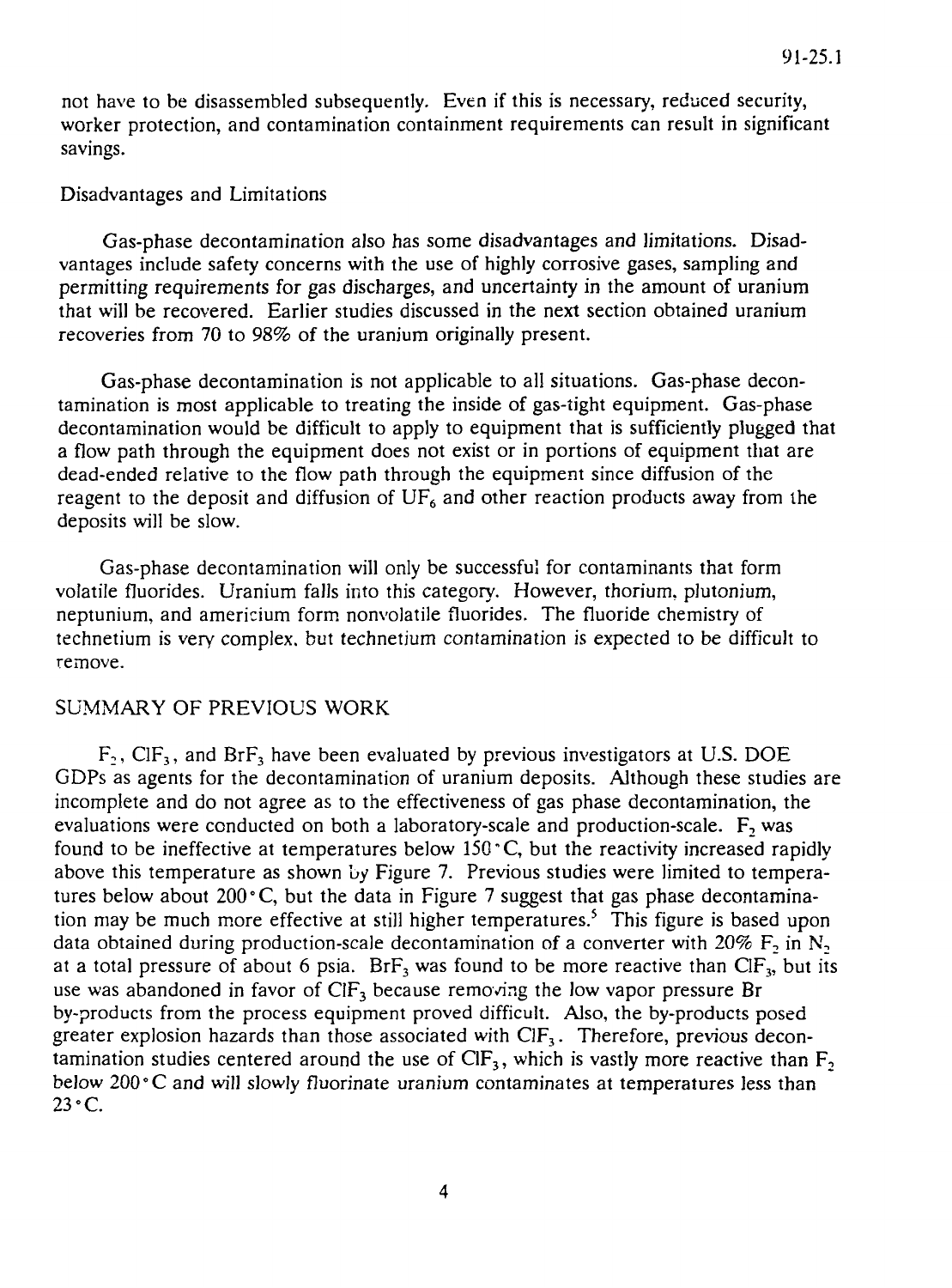A long-term study showed that the reactivity of  $UF_4$  deposits with  $ClF_3$  decreases by a factor of 10 over 1 to 2 years, possibly due to slow hydration or a decrease in the surface area of the deposit. The results of a short-term laboratory study<sup>6</sup> on the effects of aging  $U0_2F_2$  samples prior to reaction with CIF<sub>3</sub> is shown in Figure 8. This figure indicates that reactivity decreases logarithmically with sample age.

Kinetics studies of the fluorination of  $UF_4$  by  $ClF_3$  conducted for the United Kingdom Atomic Energy Authority indicate that the reaction rate passes through a maximum at  $105$  °C, falls to a minimum at  $148$  °C, and then rises again. Possible explanations are given<sup>7</sup> for the unusual departure from the Arrhenius rate equation. Other experimenters observed a similar maximum value in reactivity with temperature except the maximum was reported<sup>8</sup> at 113 °C instead of 105 °C.

Studies of the temperature dependence of the  $U0_2F_2$  - CIF<sub>3</sub> reaction have given conflicting results. Figure 9 indicates a steady rise in reaction rate with temperature for different pressures and concentrations of  $\text{CIF}_3$ .<sup>9</sup> Figure 10 indicates that the reactivity decreases with temperature over the interval 103 to 138 °C.<sup>6</sup> The composition of the gas used in the study from which Figure 10 was taken consisted of the following partial pressures: ClF<sub>3</sub> (0.15 psia), F<sub>2</sub> (0.07 psia), and N<sub>2</sub> (1 psia).

Several studies show that the rate of the  $U_0F_2$  - CIF<sub>3</sub> reaction increases with the partial pressure of  $CIF<sub>3</sub>$  at various temperatures and with different diluent gases. Figure 11 indicates the rate of the  $U0_2F_2$  - ClF<sub>3</sub> reaction for pure ClF<sub>3</sub> at different temperatures and for a nitrogen -  $CIF_3$  mixture as the pressure of  $CIF_3$  varies from 0.02 to 1.0 psia.<sup>9</sup> Further studies<sup>10.11</sup> indicate that the reaction rate continues to increase as the CIF<sub>3</sub> pressure increases towards 1 atm. Also,  $F_2$  as well as nitrogen tend to suppress the reaction rate when used as a diluent for the  $CIF<sub>3</sub>$  (at least at the temperatures evaluated).

In addition to laboratory studies, full-size decontamination studies have been performed in decontamination ovens. Figure 12 shows the uranium recovery from a converter when five charges of  $CIF_3$  were applied to the process loop (a description of a decontamination oven is given later).<sup>12</sup> The uranium recovery was determined from gas samples, and the off-gases were evacuated before the next charge of  $\text{ClF}_3$  was applied. Steps can clearly be seen in the curve due to the depletion of  $CIF_3$ , and the addition of the fresh charge. The form of the curve is typical for oven deconiamination, but the process time shown in Figure 12 is unusually long, and the  $CIF_3$  charges are unusually small. Table I shows data from the decontamination of several converters.

The decontamination results vary considerably with different studies, and the results shown in Table I are not necessarily typical. Thus, additional work is needed to definitively establish the effectiveness of gas-phase decontamination. The average alpha wipe count shown for item 3 varied from 100 to 2,200 depending on location. Note that the large majority of uranium deposits are recovered early in the process.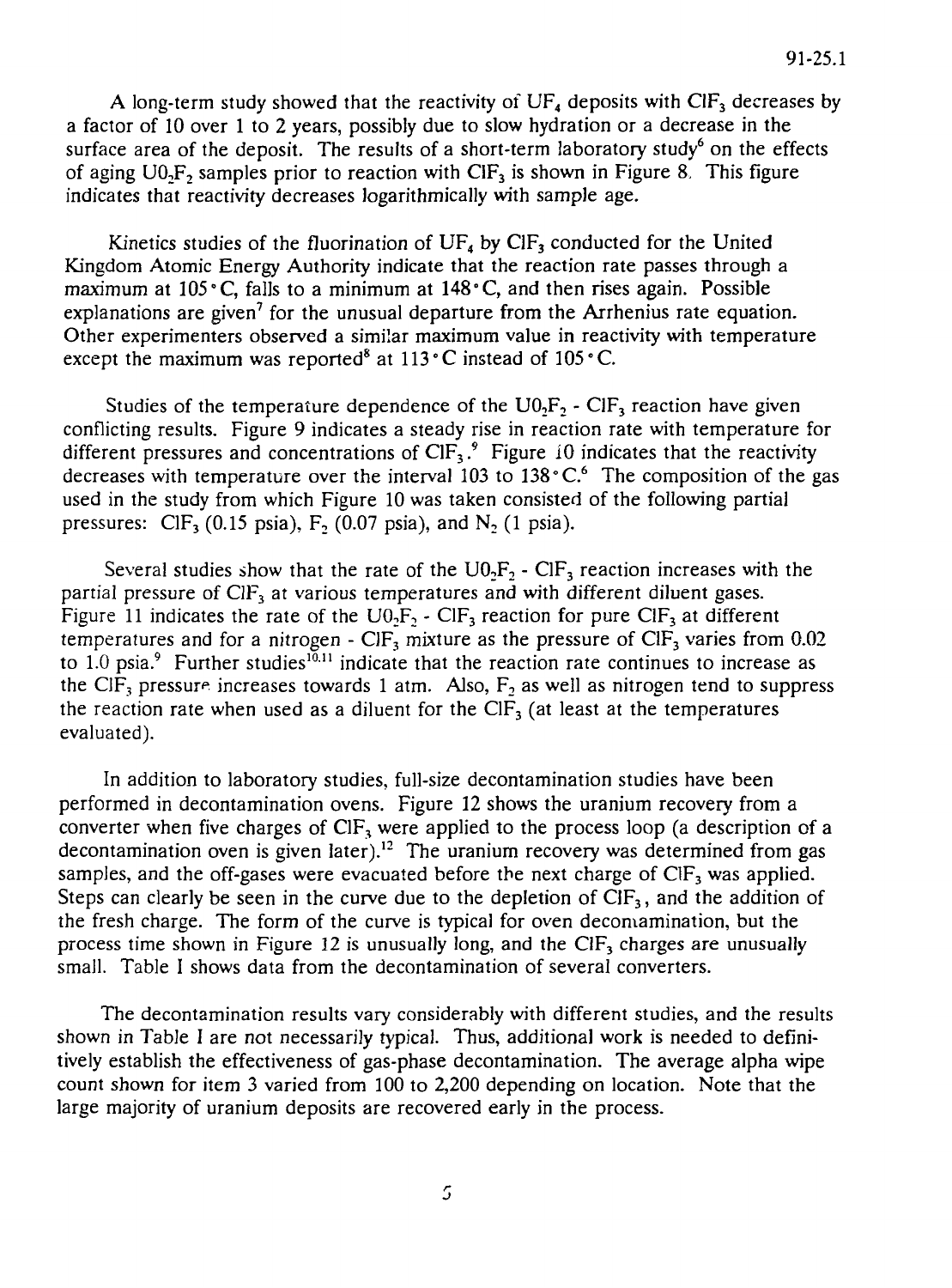| Ref. | Run<br>No.     | Time of<br>run $(h)$ | Temp.<br>$(^{\circ}C)$ | CIF <sub>3</sub><br>(kg) | U recovered U remaining<br>(kg) | (kg) | Average<br>alpha wipe<br>reading<br>(dpm/100<br>$\text{cm}^2$ ) |
|------|----------------|----------------------|------------------------|--------------------------|---------------------------------|------|-----------------------------------------------------------------|
| 12   | 1              | 4.4                  | 80                     | 1.4                      | 0.17                            |      |                                                                 |
|      | $\overline{2}$ | 5.0                  | 87                     | 1.4                      | 0.03                            | 0.02 | < 200                                                           |
| 12   | $\mathbf{1}$   | 3.7                  | 82                     | 1.4                      | 0.13                            |      |                                                                 |
|      | $\overline{2}$ | 3.7                  | 79                     | 0.8                      | 0.00                            | 0.04 | < 400                                                           |
| 13   | 1              | 24.0                 | 46                     | 4.9                      | 1.22                            |      |                                                                 |
|      | $\overline{2}$ | 24.0                 | 104                    | 2.3                      | 0.04                            |      |                                                                 |
|      | 3              | 24.0                 | 190                    | 2.7                      | 0.01                            |      | < 800                                                           |

TABLE I. Results of gas-phase decontamination of selected converters

### CONCEPTS FOR GAS PHASE DECONTAMINATION

#### Decontamination in a Large Oven

The item requiring decontamination is installed in a large oven that will allow heating to increase the reactivity of the fluorinating gas. The process inlet and outlet of the item is sealed between a closed loop system that passes through the oven walls. The fluorinating gas circulates around the loop and through the item by means of a compressor located outside the oven. The fluorinating gas is confined at subatmospheric pressure to insure that it does not escape from the loop. Uranium recovery equipment, a roughing pump for initial evacuation of air, gas scrubbers, and other auxiliary equipment are also used. A schematic of the oven decontamination equipment is shown in Figure 13.

Following installation, the item and process loop are evacuated, leak tested, heated, and purged with dry nitrogen.  $F_2$  is then added at an oven temperature less than  $100\degree C$ and purged to remove moisture or organic residues. The desired fluorinating gas (F, or  $CIF<sub>1</sub>$ ) is then charged, and the oven temperature increased to operating temperature. The excess fluorinating gas, gaseous by-products, and generated  $UF<sub>6</sub>$  are evacuated from the loop at the conclusion of the process, and  $UF_6$  is recovered by chemical trapping or freezing.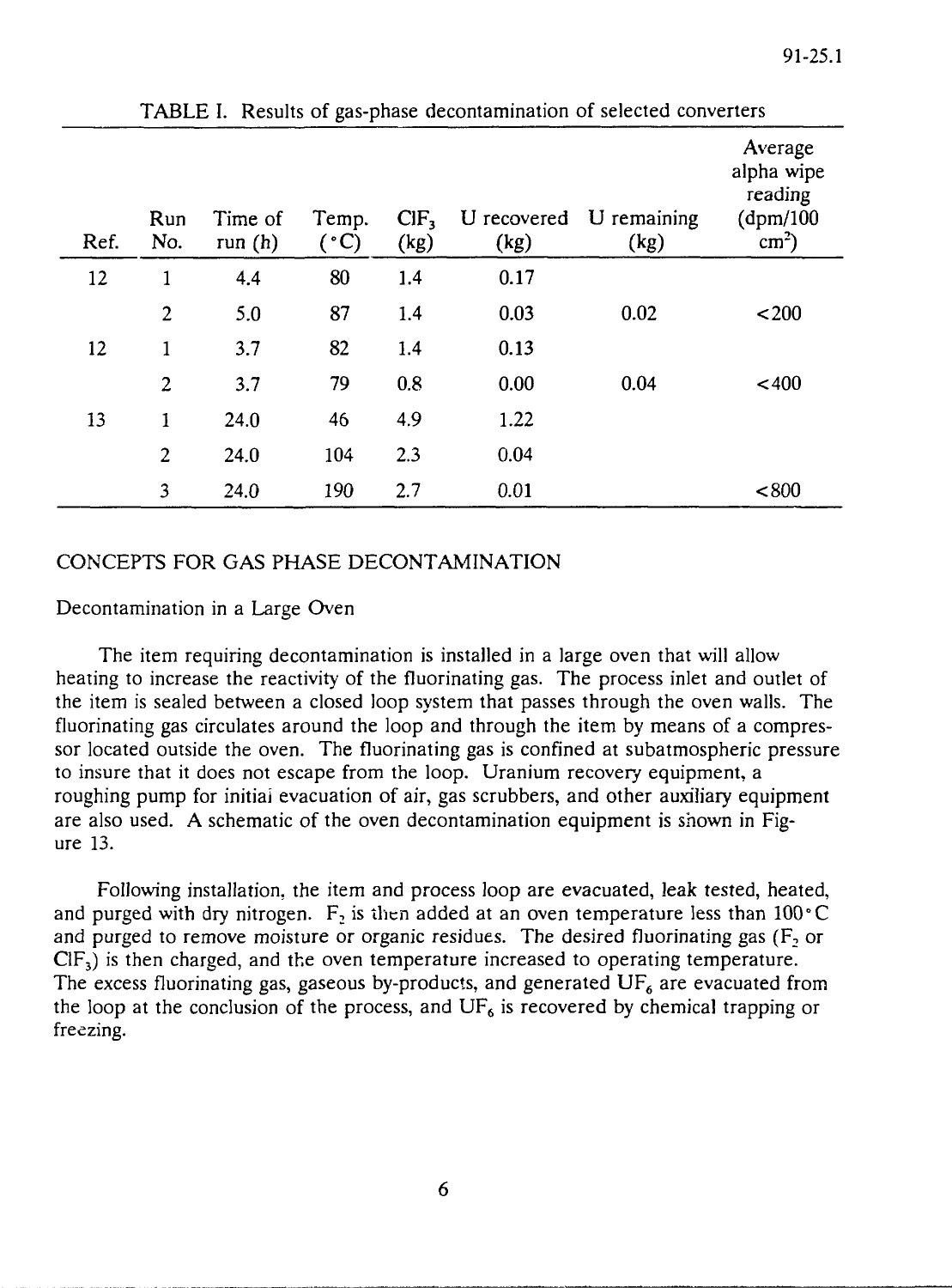### *In-Situ* Decontamination of Portions of the Cascade

The equipment requiring decontamination is modified and renovated such that the process compressors and piping form the decontamination process loop with the converters still installed in their original positions. Process heating is supplied by the heat of compression of the compressors that force the gas around the loop. The auxiliary equipment needed to charge and evacuate the gases and collect the  $UF<sub>6</sub>$  is installed on a trailer. The process steps and auxiliary equipment is basically the same as is used in oven decontamination. This process will allow *in-situ* decontamination of several stages of gaseous diffusion equipment at once, but will not allow operating temperatures as high as an oven.

# Mobile System for Decontamination

The mobile system equipment and operation is similar to that used with the oven system. The mobile system is mounted on a trailer and is intended for *in-situ* decontamination of items located in sections of the cascade that are not in good enough condition to allow decontamination by operating a portion of the cascade. A schematic of the equipment layout on a trailer is shown in Figure 14. A compressor is mounted on the trailer to force the gas around the process loop, and heating elements are supplied to heat the gas as it flows toward the item requiring decontamination.

# Long-Term Low Temperature System

Experimental data indicates that uranium deposits can be fluorinated using  $CIF_3$  at temperatures as low as 21 °C. The long-term low temperature system operation can be outlined as follows: seal the item requiring decontamination, purge with dry nitrogen, evacuate the nitrogen with a roughing pump, charge with  $CIF_3$  to subatmospheric pressure, leave the item with the sealed charge while proceeding to process other items, then return to evacuate the  $UF<sub>6</sub>$  and other gases after an extended period of time (possibly months). The only equipment required is that associated with evacuating, charging  $C/F<sub>3</sub>$ , and collecting the off-gases. An extended time period is necessary to compensate for the slow reaction rate at low temperature.

# PROGRAM PLANS AND STATUS

The investigation of gas-phase decontamination will include both laboratory studies and full-scale demonstrations.

# Laboratory Studies

Need. In spite of the previous studies of gas-phase decontamination that have been discussed, further laboratory studies are required to evaluate the method's effectiveness at various operating conditions with different fluorinating reagents including  $CIF_3$ ,  $F_2$ , and  $IF<sub>7</sub>$ . Laboratory-scale testing of gas-phase decontamination will be conducted in two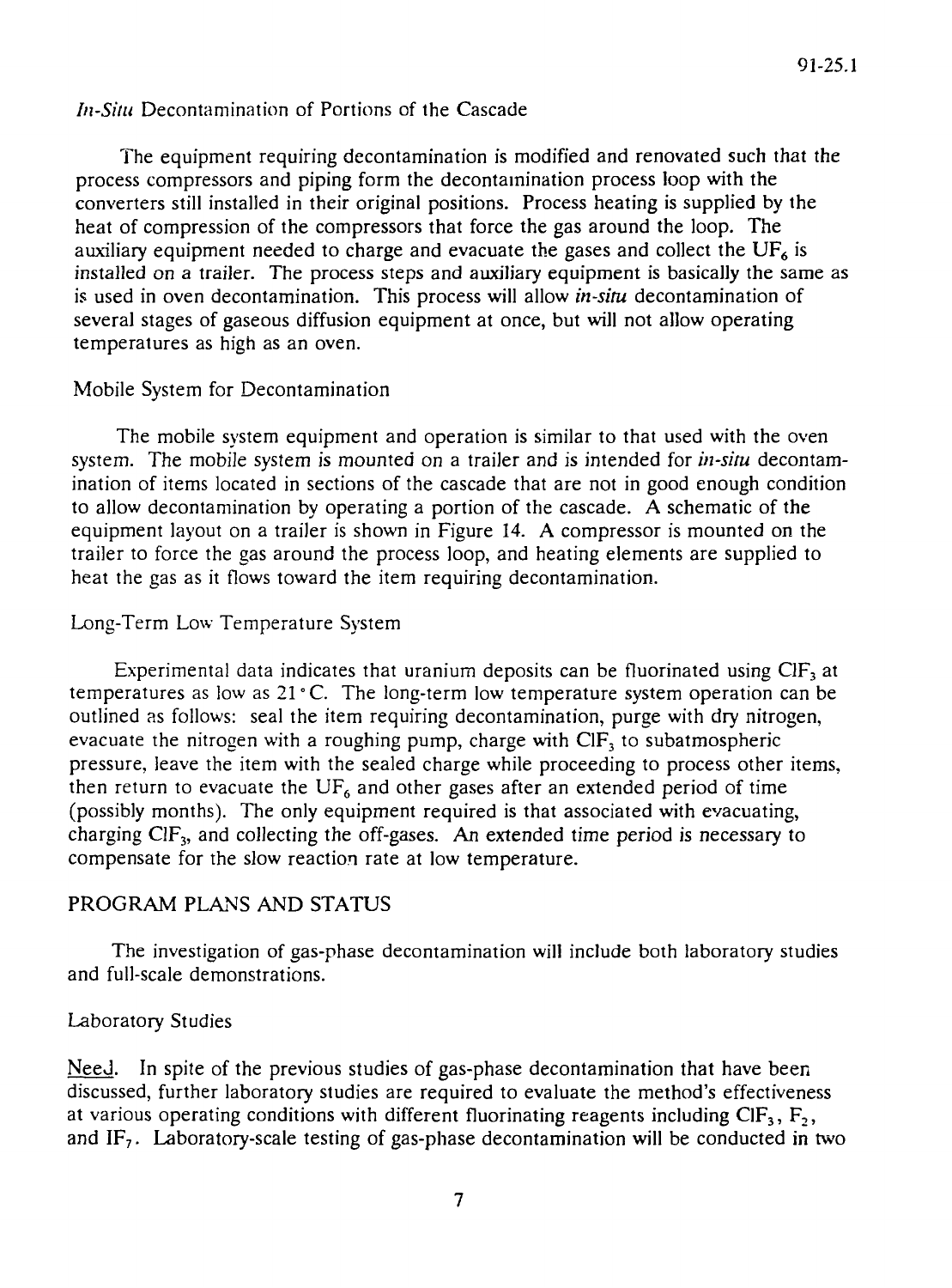phases. Phase I will concentrate on producing data at conditions suitable for use in an oven to demonstrate the feasibility of this process in the shortest possible time. An urgent need exists to remove uranium deposits from some process equipment by this method. Phase II will allow development and evaluation of operating conditions for various fluorinating reagents and decontamination options.

Test Loop. The laboratory test loop is shown in Figure 15. The reactor will be a nickel pipe, 90 cm long with a 5 cm inside diameter. The reactor will be mounted in a muffle furnace with an isothermal zone 50 cm long, which can be maintained within  $1 \degree C$ between 50 and  $500$  °C. A radially centered nickel thermocouple well will extend though the length of the reactor for use in monitoring the temperature. A metal-bellows gas pump will circulate the gas to the reactor. A mechanical pump protected by a chemical trap containing a mixture of soda lime and activated alumina will be used to evacuate the reactor. The loop will be constructed mainly of nickel and monel with valve packings of teflon and copper instrument lines. A nickel tube (0.3 cm diam) will extend into the center of the reactor to allow moist air to be released in the presence of  $UF_6$  to form UO<sub>2</sub>F<sub>2</sub> in situ on selected items, which will later serve as samples for decontamination. The system will be wrapped with heating tape energized by a variable power transformer as necessary to prevent cold spots where  $UF<sub>6</sub>$  would freeze out.

A fourier transform infrared spectrophotometer will measure the partial pressures of UF<sub>6</sub>, ClF<sub>3</sub>, and IF<sub>7</sub>. Gas pressure<sub>2</sub> in the reactor and spectrophotometer cell will be measured using capacitance manometers, and a mass flowmeter will measure gas circulation rates.

Low Temperature Reactors. The long-term low temperature process will be evaluated using simple reactors made from a 3-in.-diam, 15-in. long section of nickel or monel pipe with a plate welded on one end and a flange fitting on the other end. The welded end will have a pressure indicator. Both ends will be equipped with a valve to allow evacuation and charging of gas. A pressure relief valve will also be installed. The reactors will be stored under a fume hood when containing fluorinating gas.

Planning. Initial planning for laboratory studies concerning equipment design, safety, environmental issues, procedures, and quality assurance began in FY 1990. The laboratory-scale test loop will be completed this fiscal year. Phase I laboratory studies should be completed by the end *:>"* FY 1991. Phase II test loop studies and the longterm room temperature laborstory studies are tentatively scheduled for FY 1992.

Funding was received in July 1990 to begin planning the laboratory-scale studies. Funding was received from another source in February 1991 to construct the laboratory test loop and conduct Phase I laboratory studies. Funding is being sought to complete Phase II of the laboratory studies in FY 1992.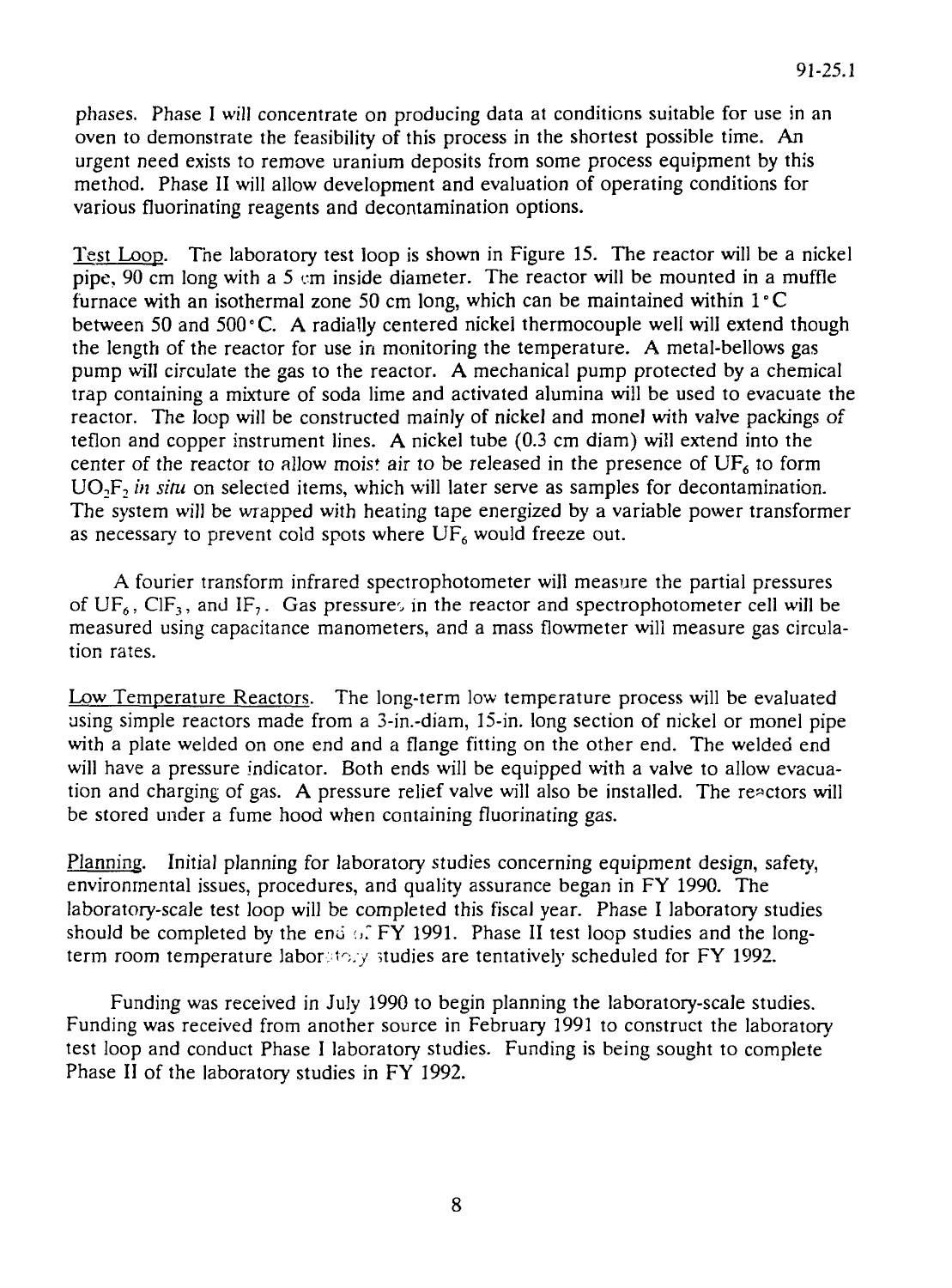### Full-Scale Demonstrations

Depending upon the laboratory results, evaluations of three options (large oven treatments, long-term low temperature process, and *in-situ* treatments of portions of the cascade) are planned using actual contaminated process equipment. If all three processes were to be demonstrated on a full scale, the large oven demonstration might begin in FY 1992, the long-term low temperature decontamination demonstration might begin in FY 1993, and the *in-situ* treatment of entire sections of the gaseous diffusion cascade might begin in FY 1994. Each full-scale demonstration would likely require two to three years to complete. Funding has been received to develop a cost estimate for the full-scale demonstration of uranium deposit removal in a large oven.

# **CONCLUSIONS**

Gas-phase decontamination of the tremendous amount of process equipment in the three GDPs and other  $UF_6$ -handling facilities by fluorination of nonvolatile uranium contamination deposits to volatile  $UF<sub>6</sub>$  is an innovative method for decontaminating this equipment that has several potential advantages. Among these are reduced criticaliry and safeguard concerns, less worker exposure to radioactive and hazardous materials, possible *in-situ* treatment, and potentially large cost savings. Generally this technique is limited to decontamination of the interior of gas-tight equipment that is contaminated with materials, like uranium, that form volatile fluorides. Previous investigations of this technique are incomplete and do not agree as to its effectiveness. However, previous work provides good reason to expect that this technique will be substantially effective, particularly if the treatments involve fluorine at higher temperatures than previously used or if equipment is treated for very long times even at room temperature. Gas-phase treatments might take three forms: high temperature treatments in a stationary or mobile oven, long-term low temperature *in-situ* treatments, or *in-situ* treatments of several stages of equipment at once using a circulating gas. An experimental program has been proposed to demonstrate the effectiveness of gas-phase decontamination, first on a laboratory-scale, and then on actual full-size equipment. This program is in a very early stage of execution.

### REFERENCES

- 1. J. F. Ellis and C. W. Forrest, "Some Studies in the Inorganic Chemistry of the Reaction Between Uranyl Fluoride with Chlorine Trifluoride," *J. Inorg. Nucl. Chem.,* 16, 150-3 (1960).
- 2. E. J. Barber, Martin Marietta Energy Systems, Inc., Oak Ridge, Tennessee, personal communication, 1989.
- 3. W. Davis, Jr., R. L. Jarry, and H. A. Bernhardt, unpublished data, March 1950.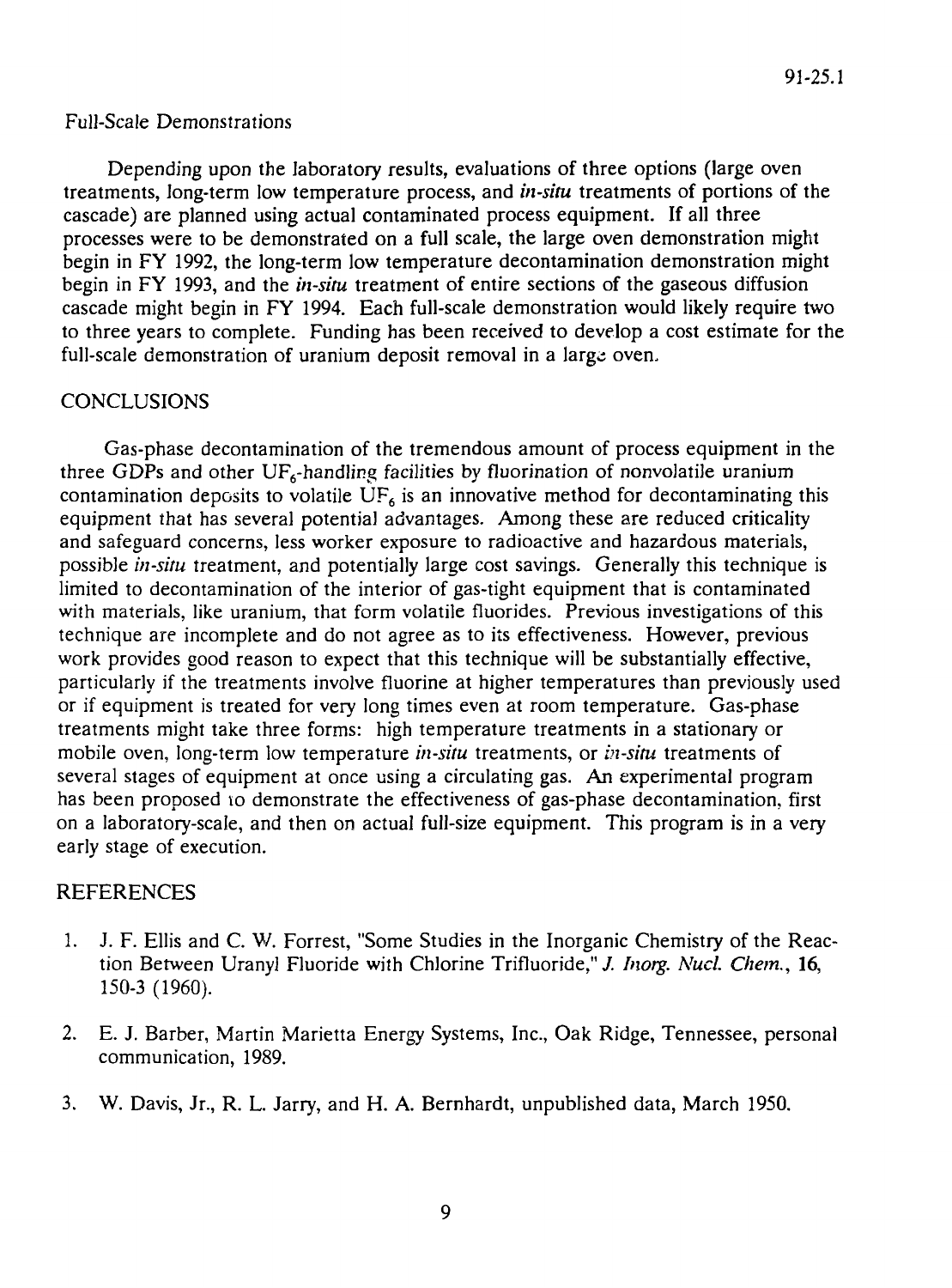# REFERENCES (Cont.)

- 4. J. J. Katz and E. Rabinowitch, 'The Chemistry of Uranium", Division VIII Vol. 5, McGraw-Hill Book Company, Inc., New York, 1951.
- 5. Unpublished data, August 1950.
- 6. R. H. Reiner, J. P. Fry, and E. C. Angel, unpublished data, February 1988.
- 7. V. Y. Labaton, "The Fluorides of Uranium-IV," *J. Inorg. Nucl. Chem.* 10, 86 (1959).
- 8. R. H. Reiner, J. P. Fry, and E. C. Angel, unpublished data, March 1988.
- 9. W. E. Hobbs, unpublished data, January 1976.
- 10. R. L. Jarry, F. D. Rosen, and W. Davis, Jr., unpublished data, February 1951.
- 11. W. C. Moore, unpublished data, February 1951.
- 12. Unpublished data, November 1950.
- 13. L. A. Barry, W. Davis, Jr., W. K. Henderson et al., unpublished data, February 1950.

### DISCLAIMER

This report was prepared as an account of work sponsored by an agency of the United States Government. Neither the United States Government nor any agency thereof, nor any of their employees, makes any warranty, express or implied, or assumes any legal liability or responsibility for the accuracy, completeness, or usefulness of any information, apparatus, product, or process disclosed, or represents that its use would not infringe privately owned rights. Reference herein to any specific commercial product, process, or service by trade name, trademark, manufacturer, or otherwise, does not necessarily constitute or imply its endorsement, recommendation, or favoring by the United States Government or any agency thereof. The views and opinions of authors expressed herein do not necessarily state or reflect those of the United States Government or any agency thereof.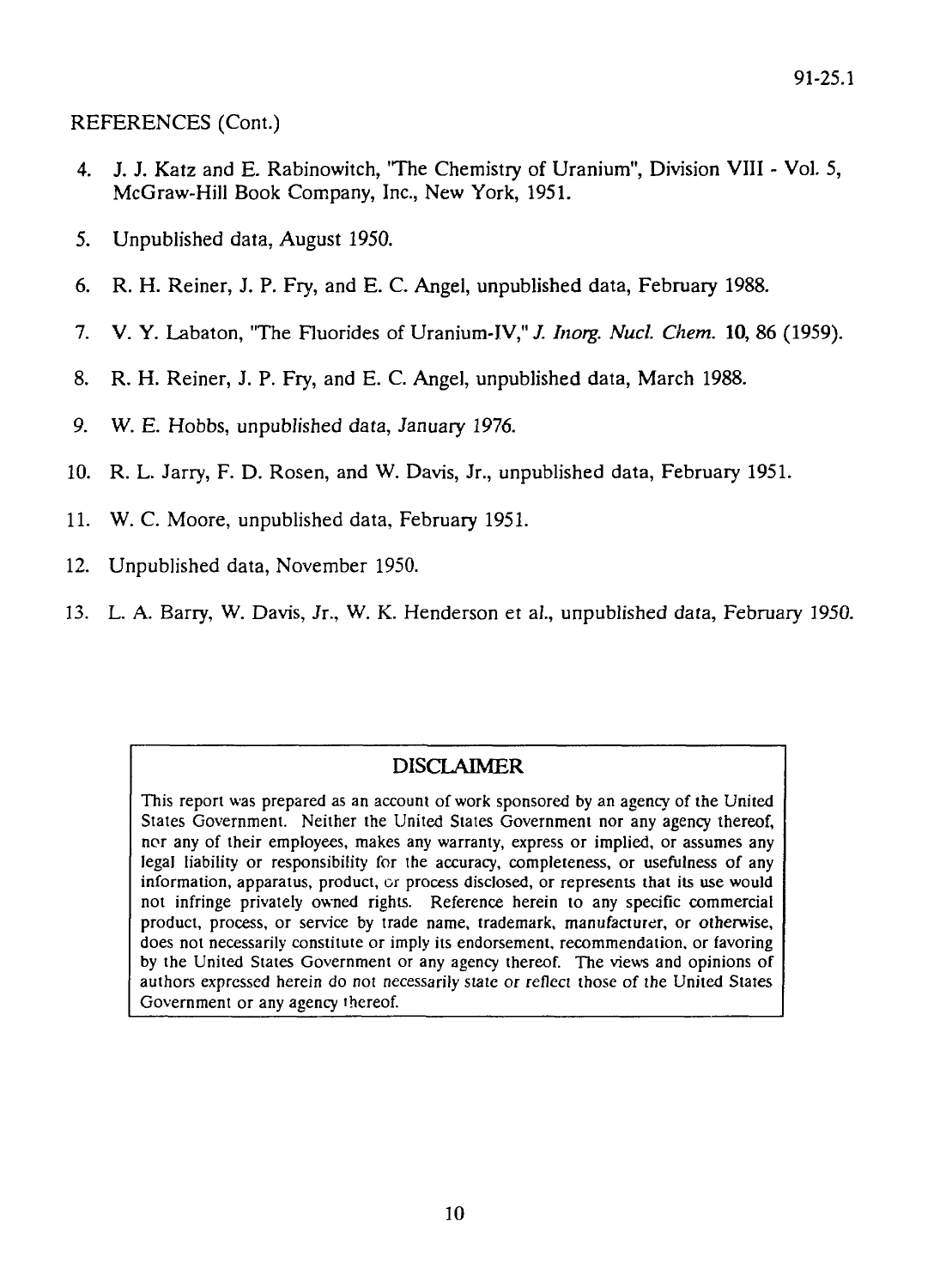

FIGURE 1 Aerial view of Oak Ridge gaseous diffusion clant (K-25 Site).



FIGURE 2 Typical U.S. gaseous diffusion stage arrangement.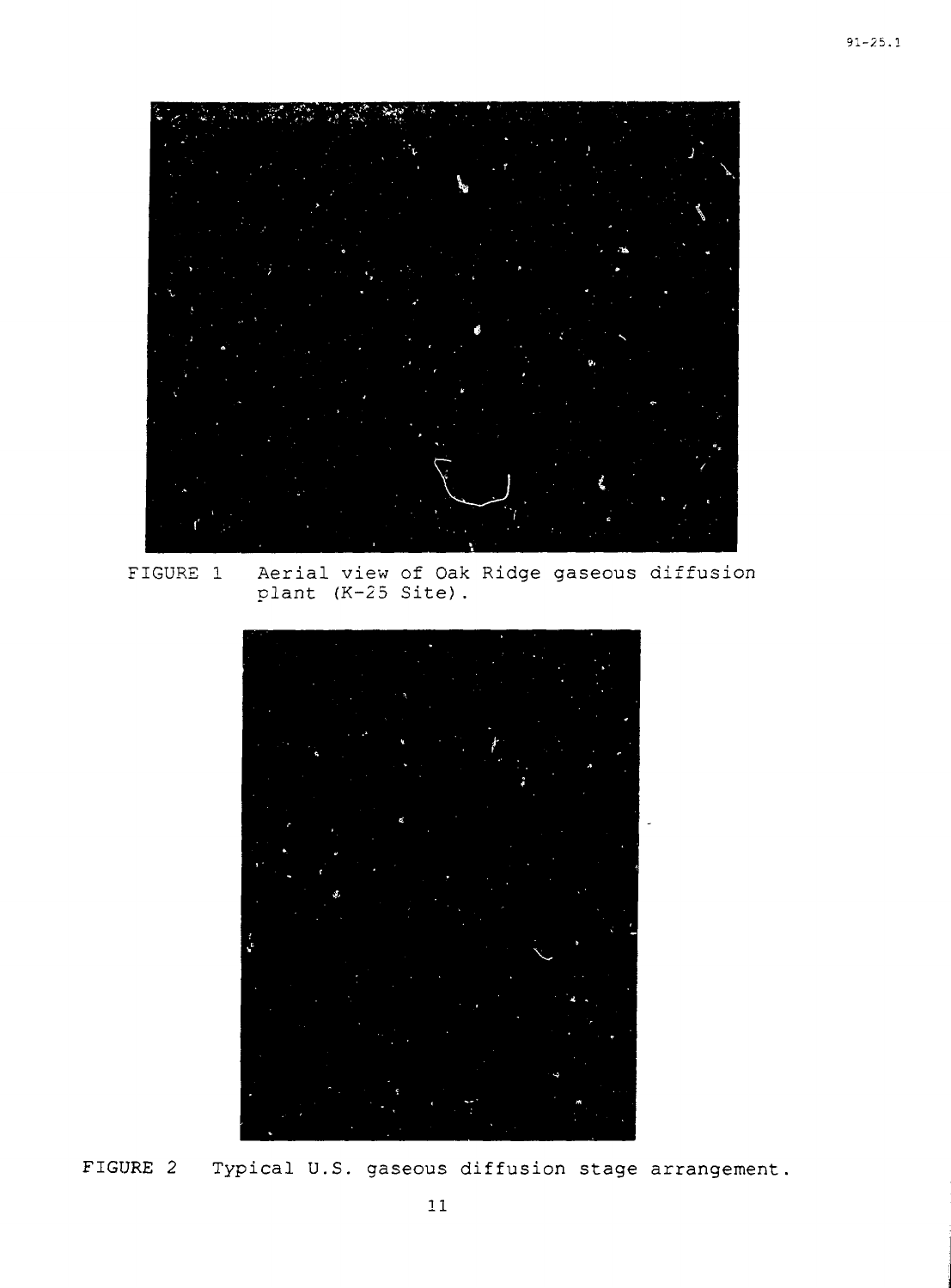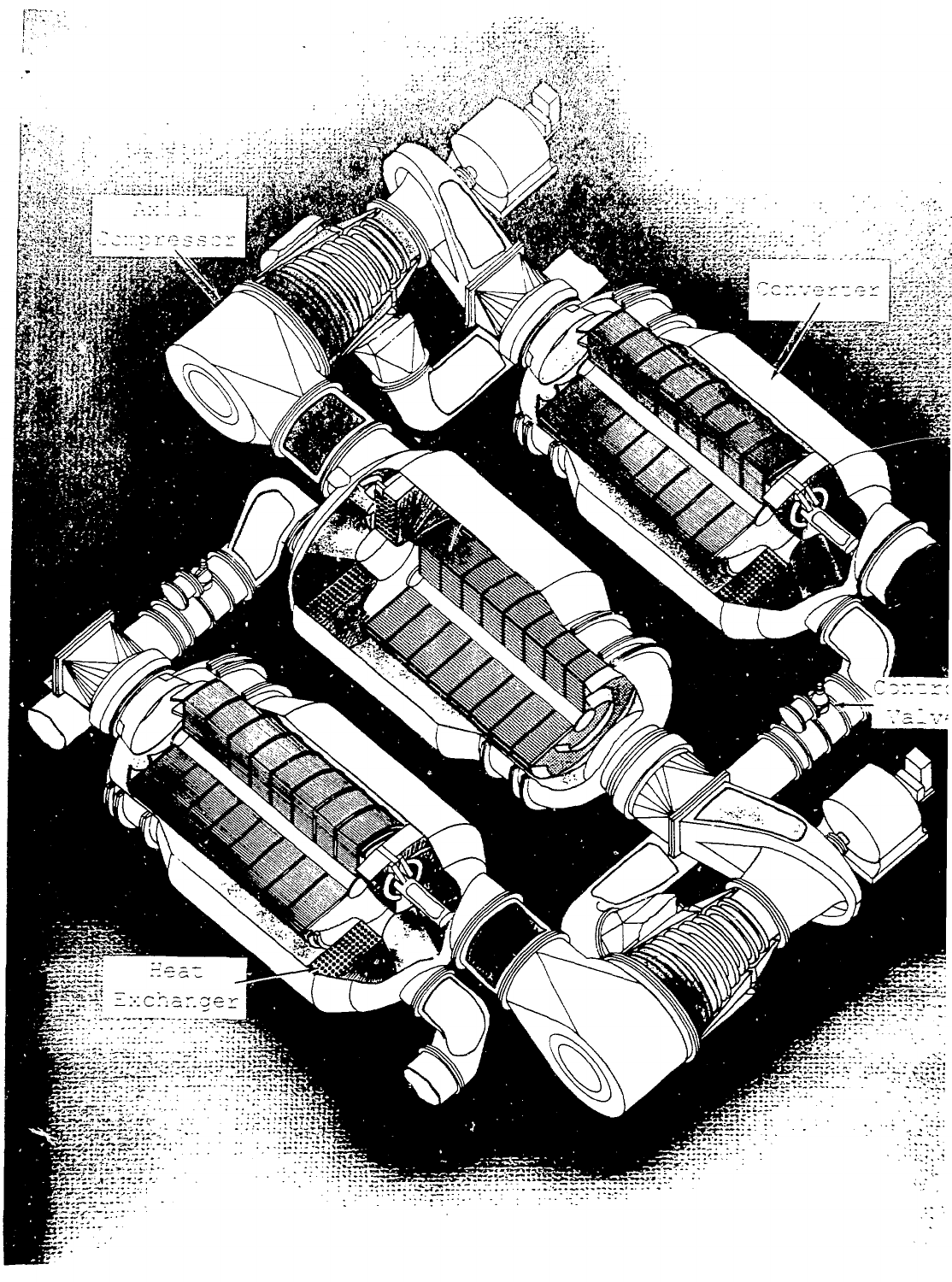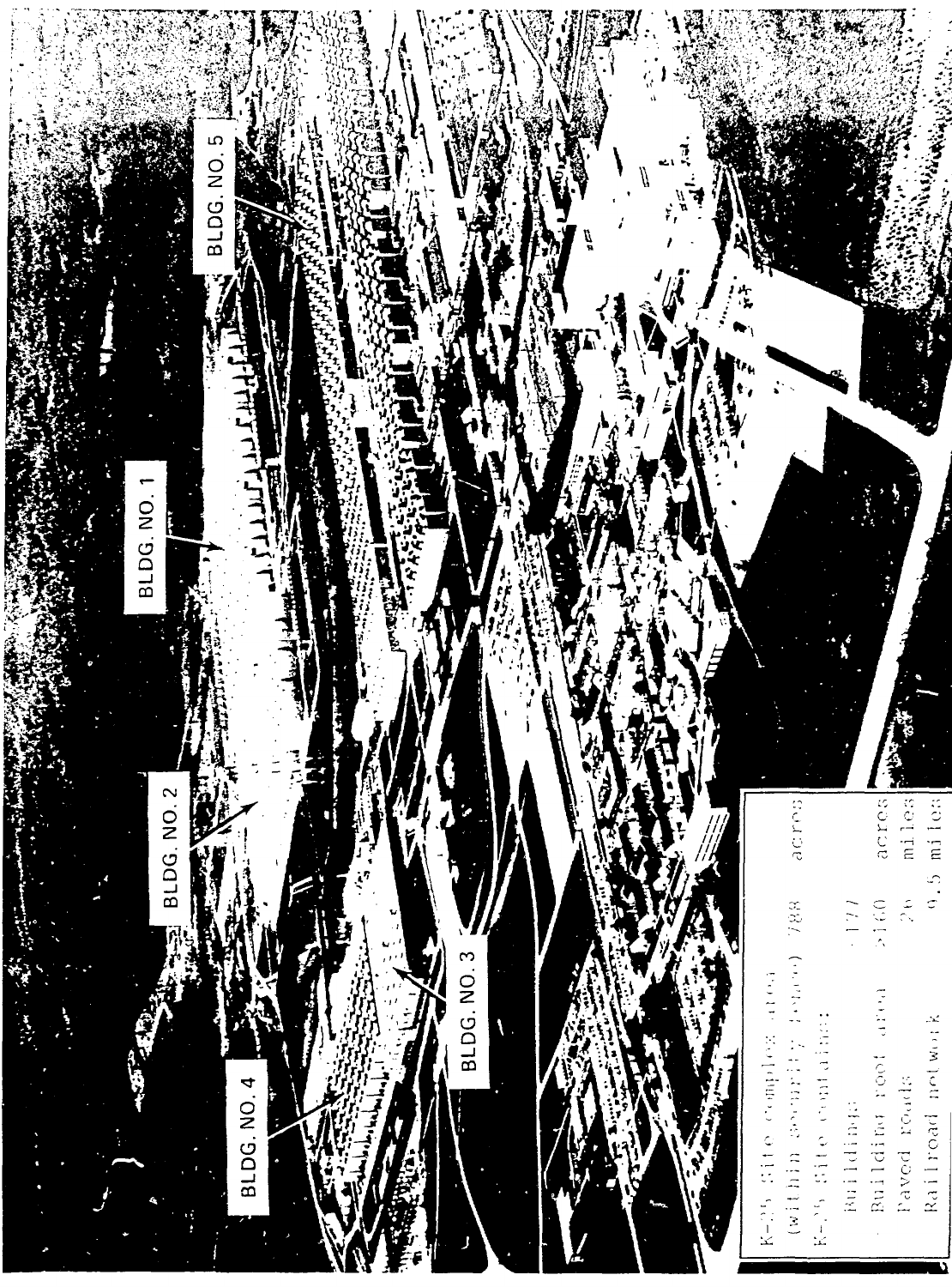



FIGURE 4 "000" Compressor.

 $\frac{2}{1}$ 





FIGURE 5 Centrifugal stage equipment.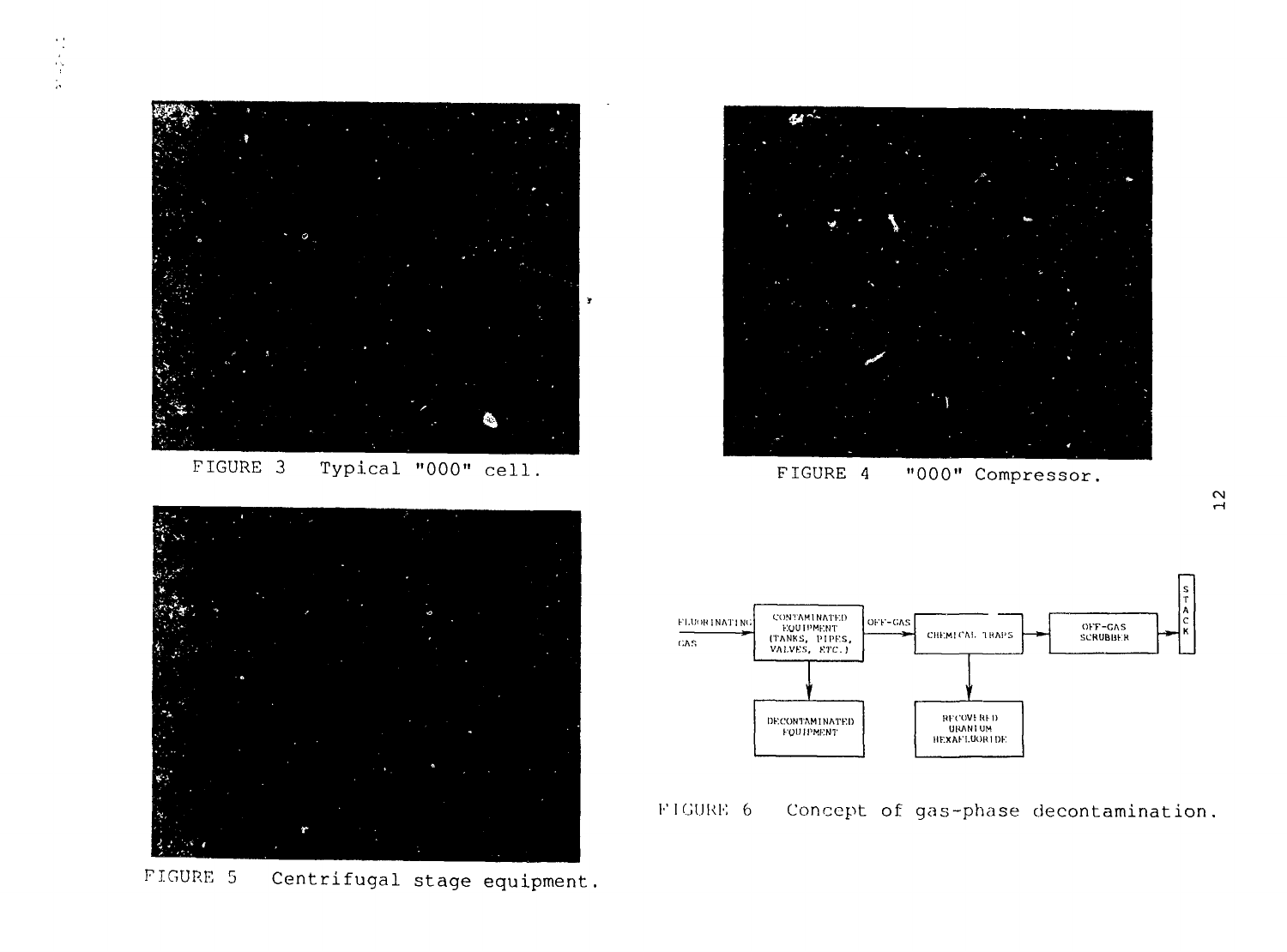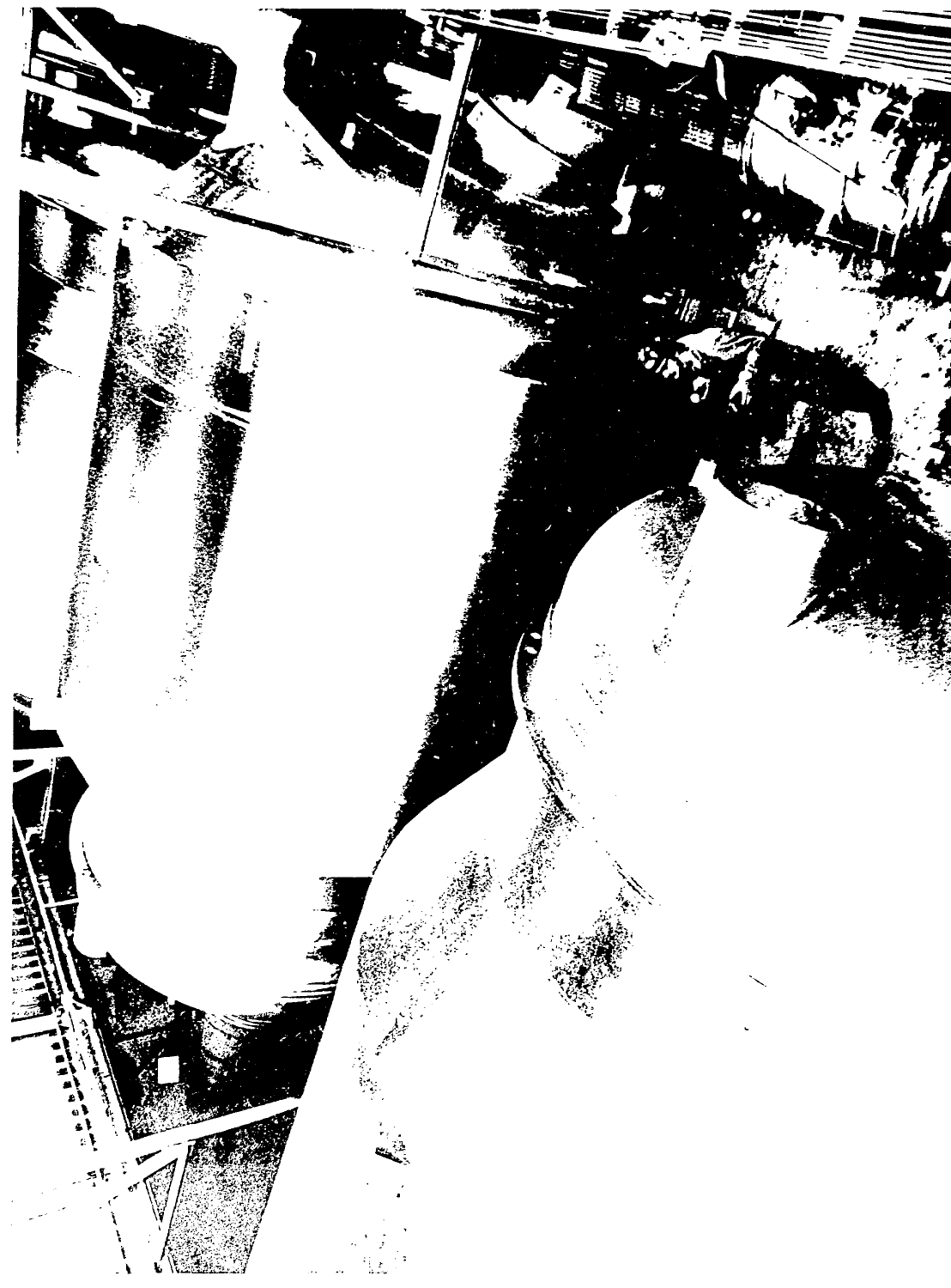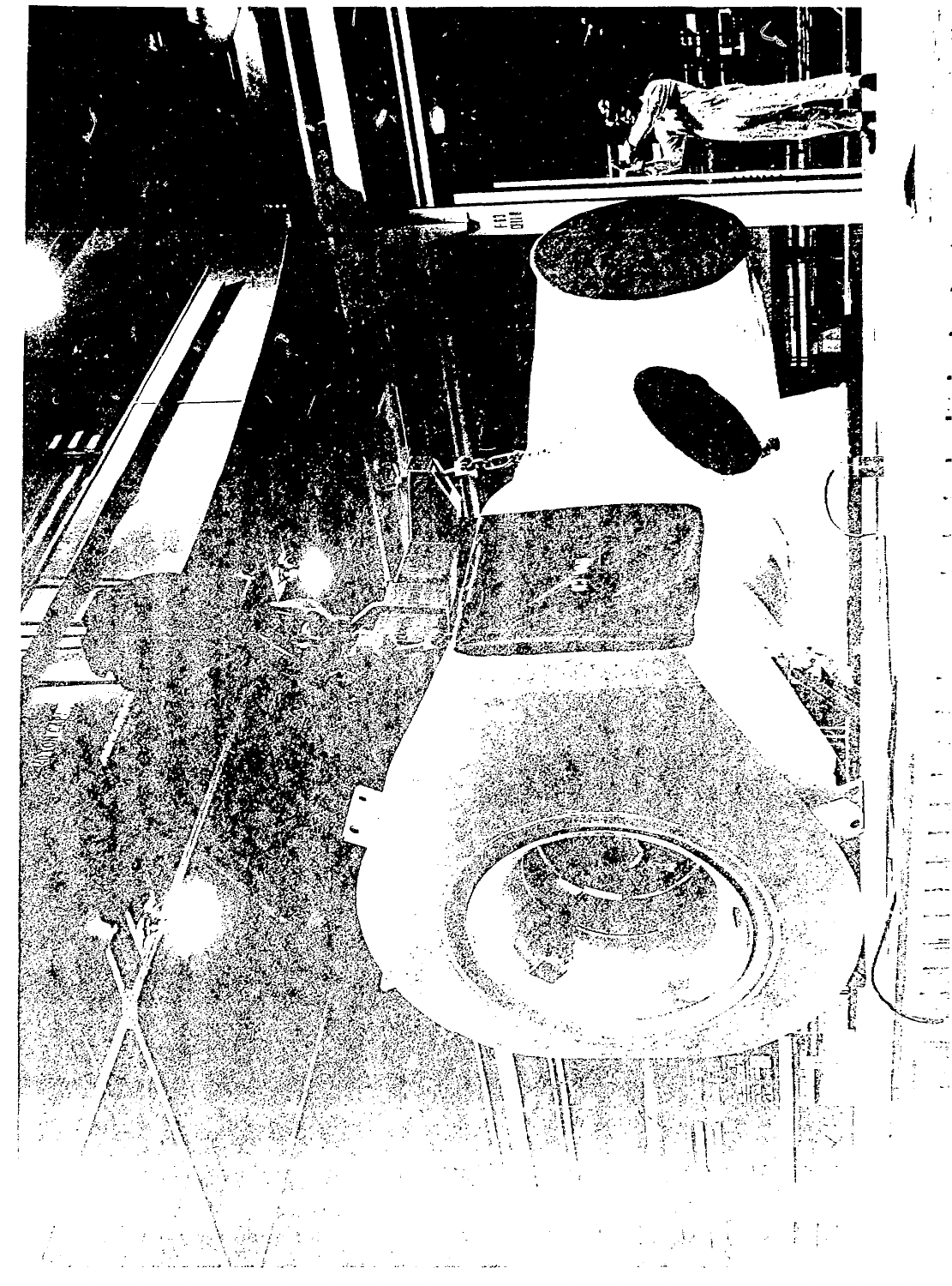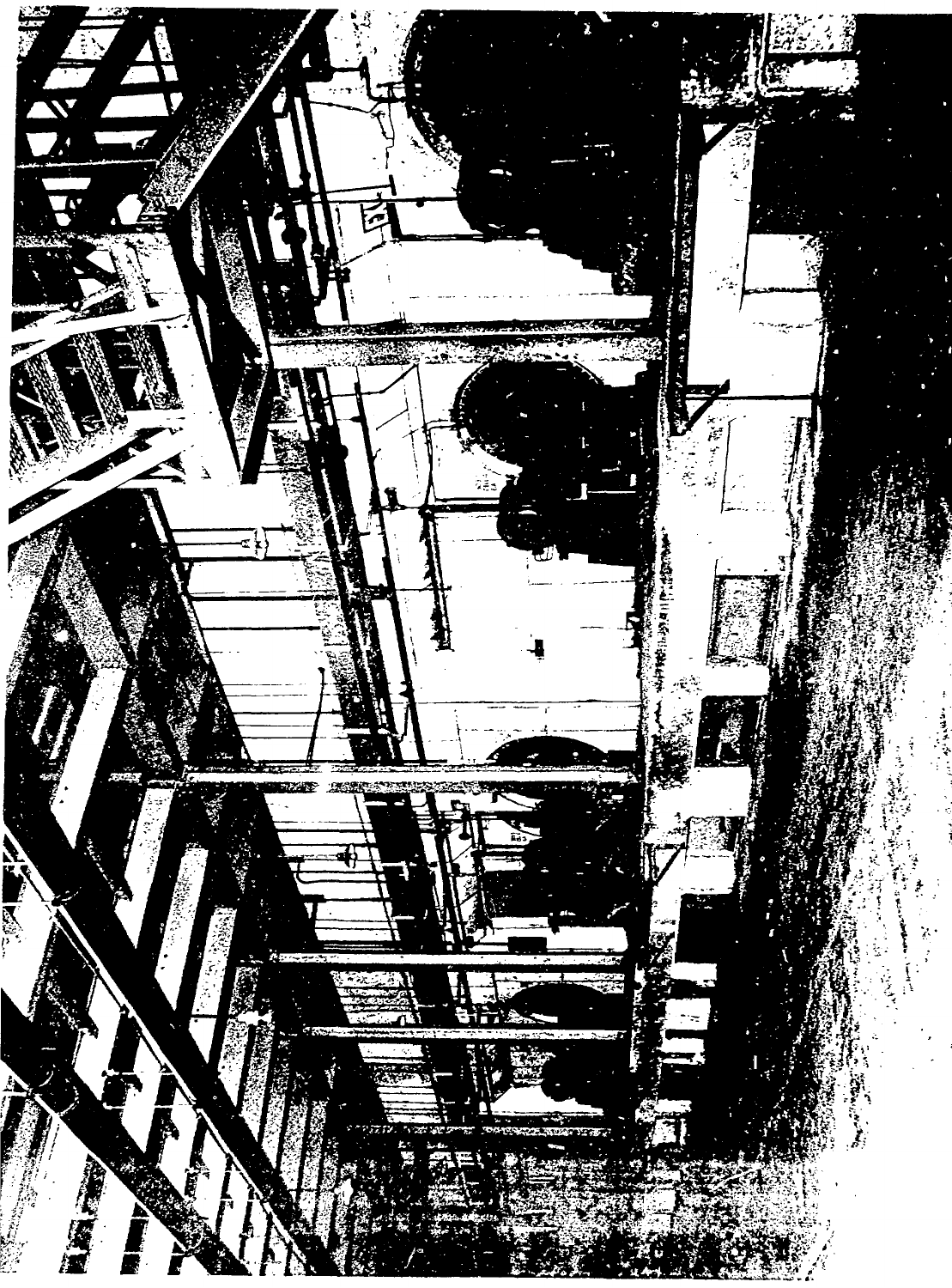

Temperature dependence of the  $F_2$  reaction  $^5$ FIGURE 7 uranium deposits (mainly UO2F2).



FIGURE 8 Fraction of UO2F2 reacted after 4h of reaction with ClF<sub>3</sub> versus aging of the UO<sub>2</sub>F<sub>2</sub> sample.  $6$ 



Temperature dependence of the UO2F2/ClF3 9 FIGURE 9 reaction.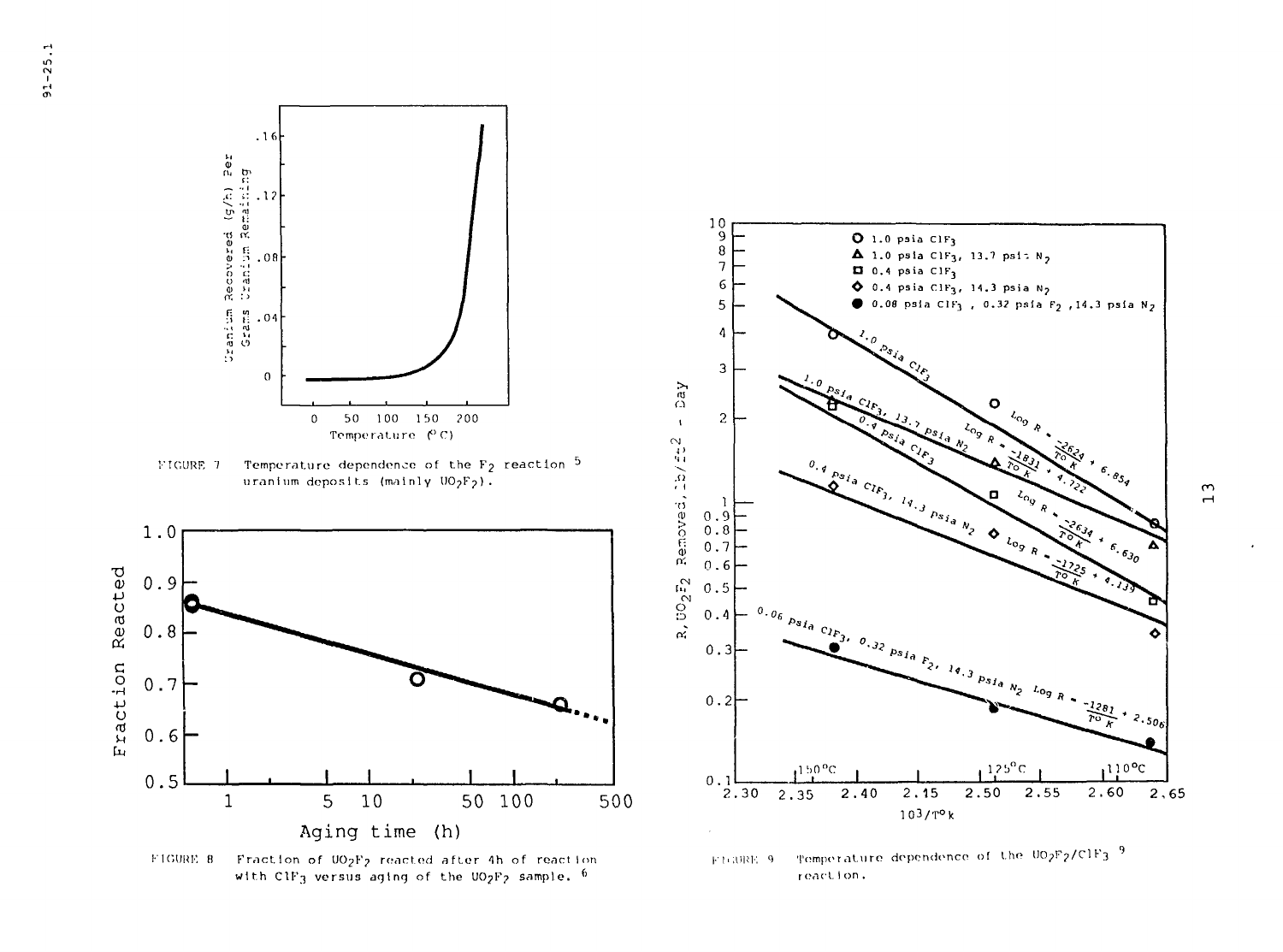

 $\ddot{\phantom{a}}$ 

UO<sub>2</sub>F<sub>2</sub>/ClF<sub>3</sub> reaction. 9

 $91 - 25.1$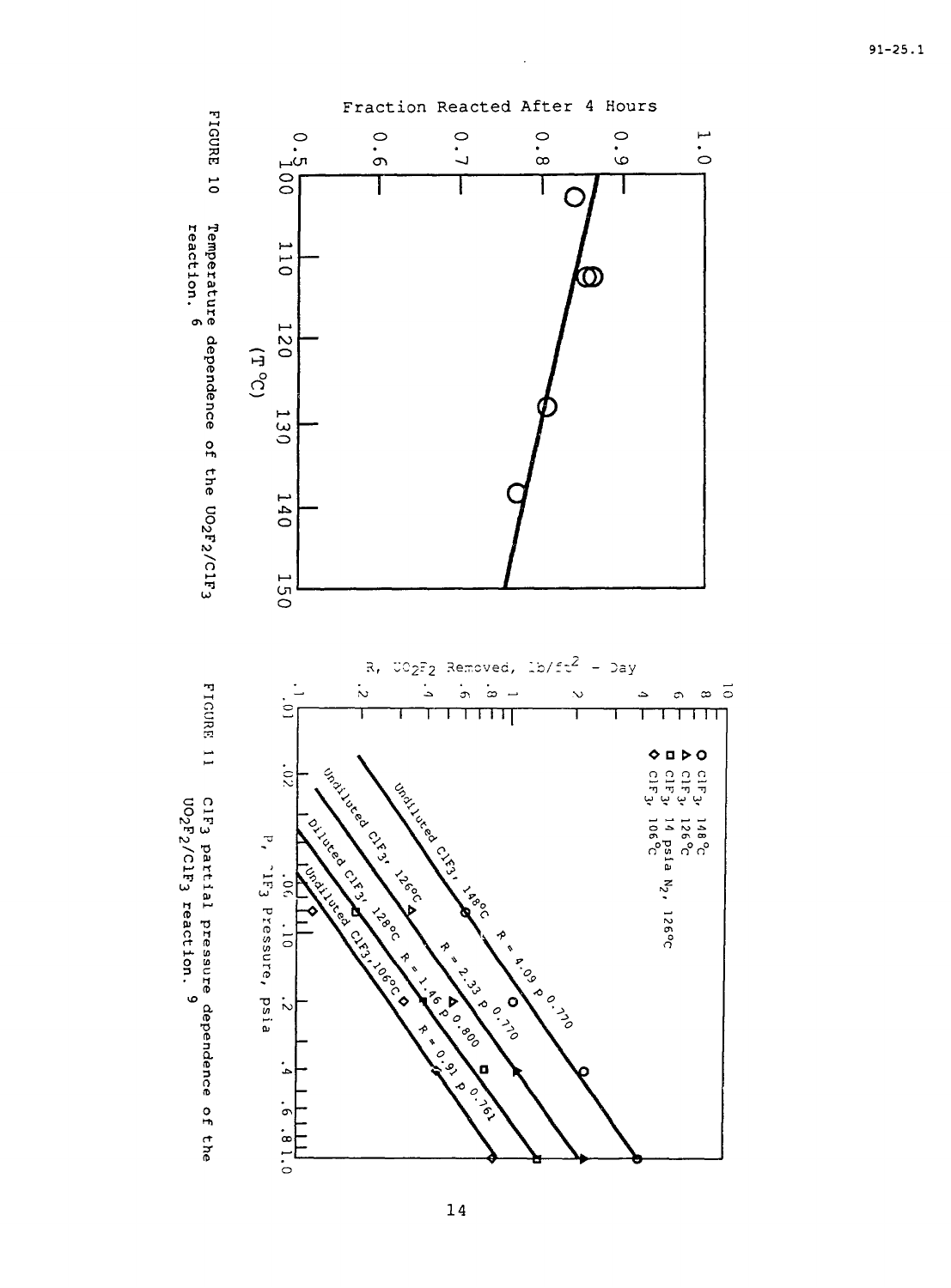

Uranium recovery versus time during ClF3 FIGURE 12 decontamination of a converter. 12



FIGURE 13

Simplified flow diagram for deposit removal in an oven.